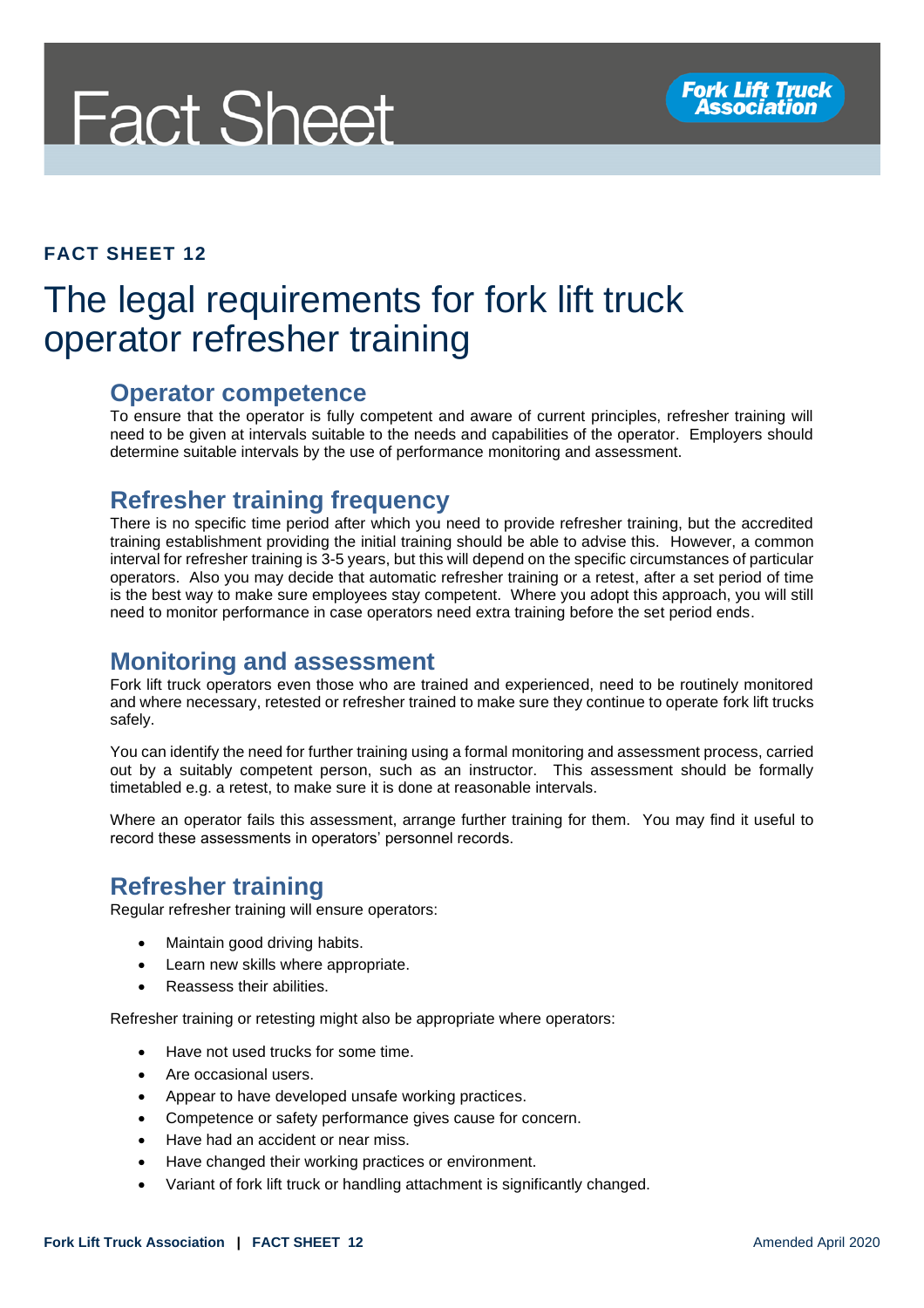## **Fact Sheet**

#### **Approved code of practice**

The Health and Safety Executive's (HSE) Approved Code of Practice (ACOP) and guidance [L117 Rider](http://www.hse.gov.uk/pUbns/priced/l117.pdf)[operated Lift Trucks](http://www.hse.gov.uk/pUbns/priced/l117.pdf) gives practical advice to help employers ensure that all operators, even those who use fork lift trucks on an occasional basis, receive adequate training.

ACOP L117 proposes that refresher training should be provided to fork lift truck operators every 3-5 years. Depending on company policy, this will vary according to frequency of use, near misses etc.

Fork lift truck operator training is to be consistent with the standards outlined in ACOP L117. While ACOP L117 is not law, it has been produced under section 16 of the Health and Safety at Work etc Act. [1974](http://www.legislation.gov.uk/ukpga/1974/37/section/16) and has special status in law.

#### **Law**

Employers have a general duty under [Section 2 of the Health and Safety at Work etc. Act 1974](http://www.legislation.gov.uk/ukpga/1974/37/section/2) (HSW Act) to provide information, instruction, training and supervision to ensure the health and safety of their employees.

Under [The Provision and Use of Work Equipment Regulations 1998](http://www.legislation.gov.uk/uksi/1998/2306/contents/made) (PUWER) employers are required to 'ensure that all persons who use work equipment have received adequate training for purposes of health and safety. Including training in the methods which may be adopted when using the work equipment, any risks which such use may entail and precautions to be taken'.

[The Lifting Operations and Lifting Equipment Regulations 1998](http://www.legislation.gov.uk/uksi/1998/2307/contents/made) (LOLER) deals with specific hazards/risks associated with lifting equipment and lifting operations. If you provide lifting equipment for use at work, or you have control of the use of lifting equipment, you should make sure that every lifting operation involving a lift truck is:

- Properly planned by a competent person. This is usually the operator for most fork lift-truck work, so they should have the appropriate training, knowledge and expertise. For unusual complex tasks or situations, specific risk assessments and planning are likely to be required.
- Appropriately supervised.
- Carried out in a safe manner using suitable equipment.

[The Management of Health and Safety at Work Regulations 1999](http://www.legislation.gov.uk/uksi/1999/3242/contents/made) also place duties on employers to provide training.

#### **FLTA further guidance**

Also see FLTA Fact Sheets 1, 2, 6, 9 and 23 for further information.

**The above information is provided by the Fork Lift Truck Association (FLTA) as guidance and, where applicable, takes account of current best practice and our interpretation of current legislation.** 

**However, the FLTA accepts no responsibility for the recommendations, advice, statements, opinions and conclusions set out above, either expressly or by implication.**

**No warranty or representation of assurance, in respect of the accuracy or validity of the same is given.**